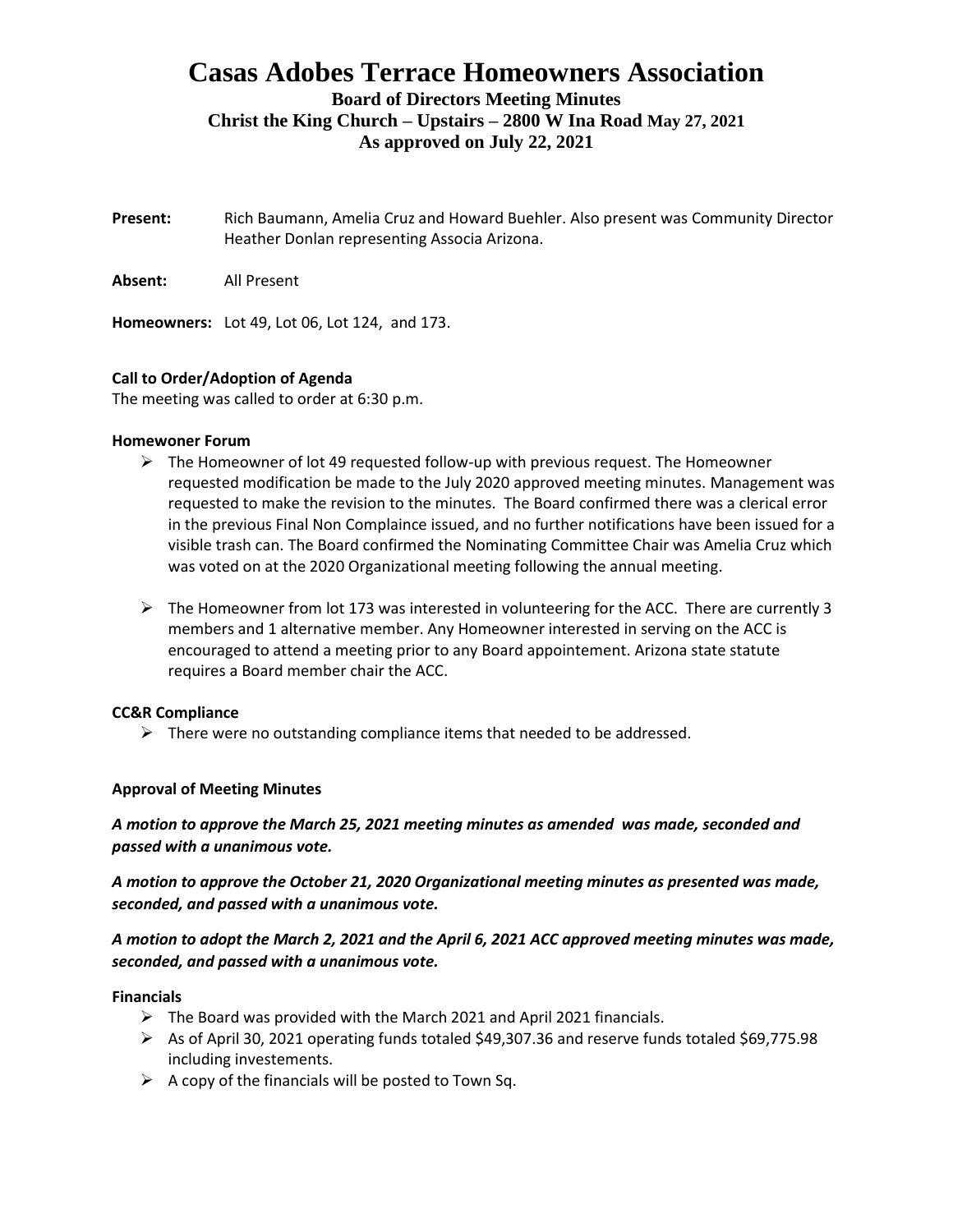# **Casas Adobes Terrace Homeowners Association**

**Board of Directors Meeting Minutes Christ the King Church – Upstairs – 2800 W Ina Road May 27, 2021 As approved on July 22, 2021**

*A motion to approve the March 2021 and April 2021 financials as presented was made, seconded, and passed with a unanimous vote.* 

*A motion to ratify the AIL foreclosure decision was made, seconded, an passed with a unanimous vote.*

### **Officers, Committee, and Management Reports**

#### Officers/Board member Report

➢ There were no Officers/Board members reports discussed.

### ACC

- ➢ The meeting minutes from March 2, 2021 and April 6, 2021 were adopted.
- $\triangleright$  Several Board members attended a virtual Board training presented by Associa Arizona to announce a new ACC tracking feature available in Town Sq.

#### **Landscape**

 $\triangleright$  The current contract with Complete Landscaping will expire at the end of the year.

#### Website

 $\triangleright$  The support for the current web-site ended March 31, 2021. Time consuming manual updates are still available.

### Management Report

- $\triangleright$  The Board was provided with a current management report that documented all current management activity.
- $\triangleright$  Management was asked to verify that all certified letter charges have been back-billed to the Homeowner.
- $\triangleright$  The 2020 transfer fees will hit the financials in May.

#### **Old Business**

#### Potential New Website

- $\triangleright$  A new website is available for \$850 which includes complete administrative support for an additional \$30 per month.
- $\triangleright$  This item was tabled for further discussion.

#### Trails Security Cameras

- ➢ Members of the Neighborhood Watch continue to investigate the option of installing trail security cameras.
- $\triangleright$  A volunteer is available to maintain the cameras and change the batteries.
- $\triangleright$  Several members have been monitoring the reported thefts in the association through the month of May.
- $\triangleright$  The responsibility of the camera still remains the biggest concern.

## *A motion to table this item until there is an increase of thefts in the association or a bigger need was made, seconded, and passed with a unanimous vote.*